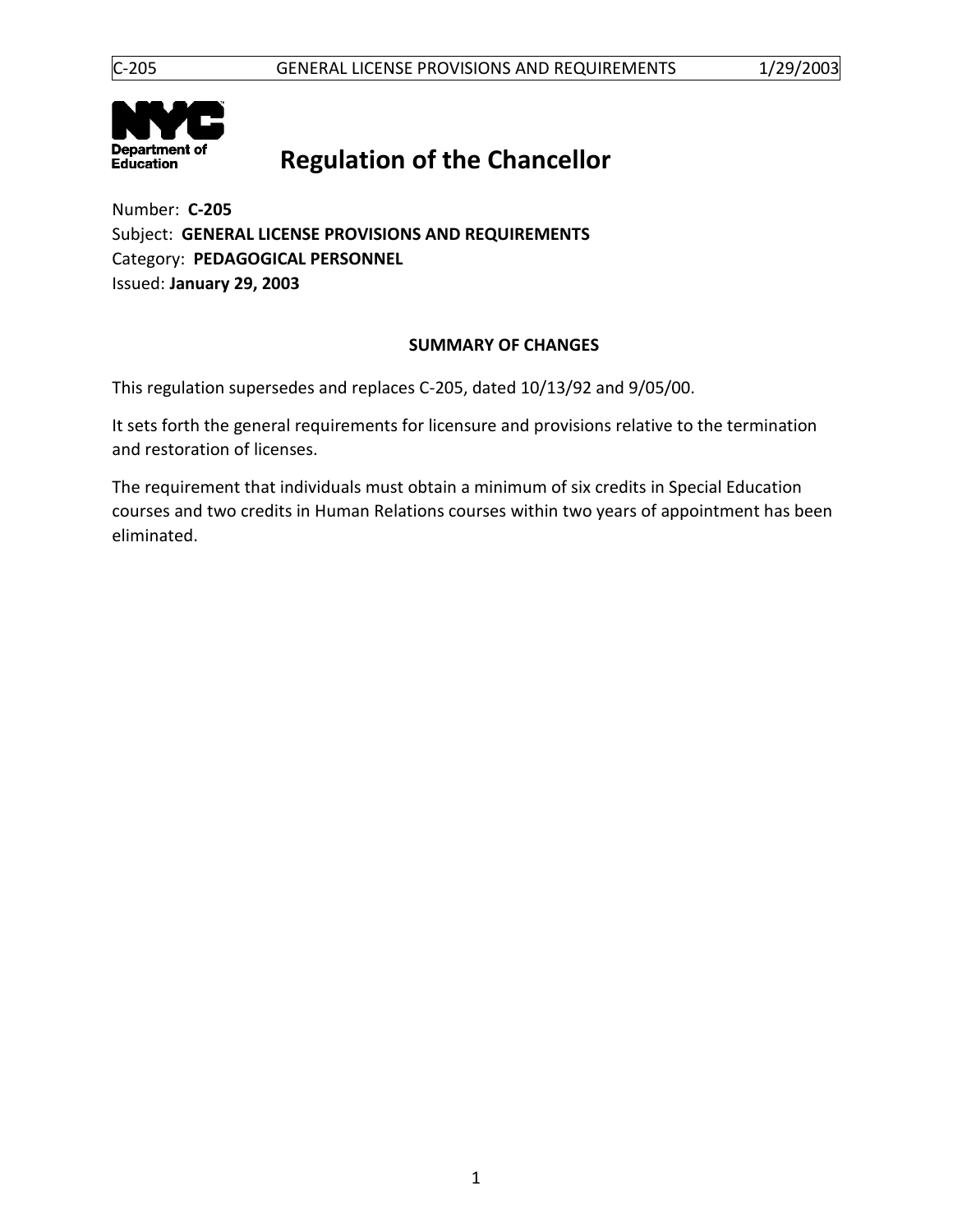

# **Regulation of the Chancellor**

Number: **C-205** Subject: **GENERAL LICENSE PROVISIONS AND REQUIREMENTS** Category: **PEDAGOGICAL PERSONNEL** Issued: **January 29, 2003**

#### **TABLE OF CONTENTS**

| 1.  |                                                                                 | $\overline{\mathbf{4}}$ |
|-----|---------------------------------------------------------------------------------|-------------------------|
| 2.  |                                                                                 | $4 - 5$                 |
| 3.  |                                                                                 | 5                       |
| 4.  |                                                                                 | 5                       |
| 5.  | <b>Employment Eligibility Verification Required by Federal Law</b>              | $5-6$                   |
| 6.  |                                                                                 | 6                       |
| 7.  |                                                                                 | 6                       |
| 8.  |                                                                                 | 6                       |
| 9.  |                                                                                 | 7                       |
| 10. |                                                                                 | 7                       |
| 11. |                                                                                 | 7                       |
| 12. |                                                                                 | $\overline{7}$          |
| 13. |                                                                                 | $7 - 8$                 |
| 14. |                                                                                 | 8                       |
| 15. | <b>Applicants Required to Hold a License to Practice Medicine</b>               | 9                       |
| 16. |                                                                                 | 9                       |
| 17. | Time Extensions for City Licenses Comparable to State Certificates              | 9                       |
| 18. | Time Extensions for City Licenses for which no comparable State Certificate     |                         |
|     |                                                                                 | $9 - 12$                |
| 19. | Status Prior to Appointment of Non-Supervisory Personnel                        | 12                      |
| 20. |                                                                                 | 12                      |
| 21. |                                                                                 | 12                      |
| 22. |                                                                                 | $12 - 13$               |
| 23. | <b>Restoration of License Terminated for Failure to Meet Requirements</b>       | 13-15                   |
| 24. | Dismissal for Cause, Resignation or Retirement While Charges are Pending        | 15                      |
| 25. | <b>Discontinuance of Probationary Service or Denial of Probation Completion</b> | $15 - 16$               |
| 26. |                                                                                 | $16 - 17$               |
| 27. |                                                                                 | 17                      |
| 28. |                                                                                 | $17 - 18$               |
| 29. | Withdrawal of Resignation within Five Years by Tenured Staff                    | 18                      |
| 30. |                                                                                 | 18                      |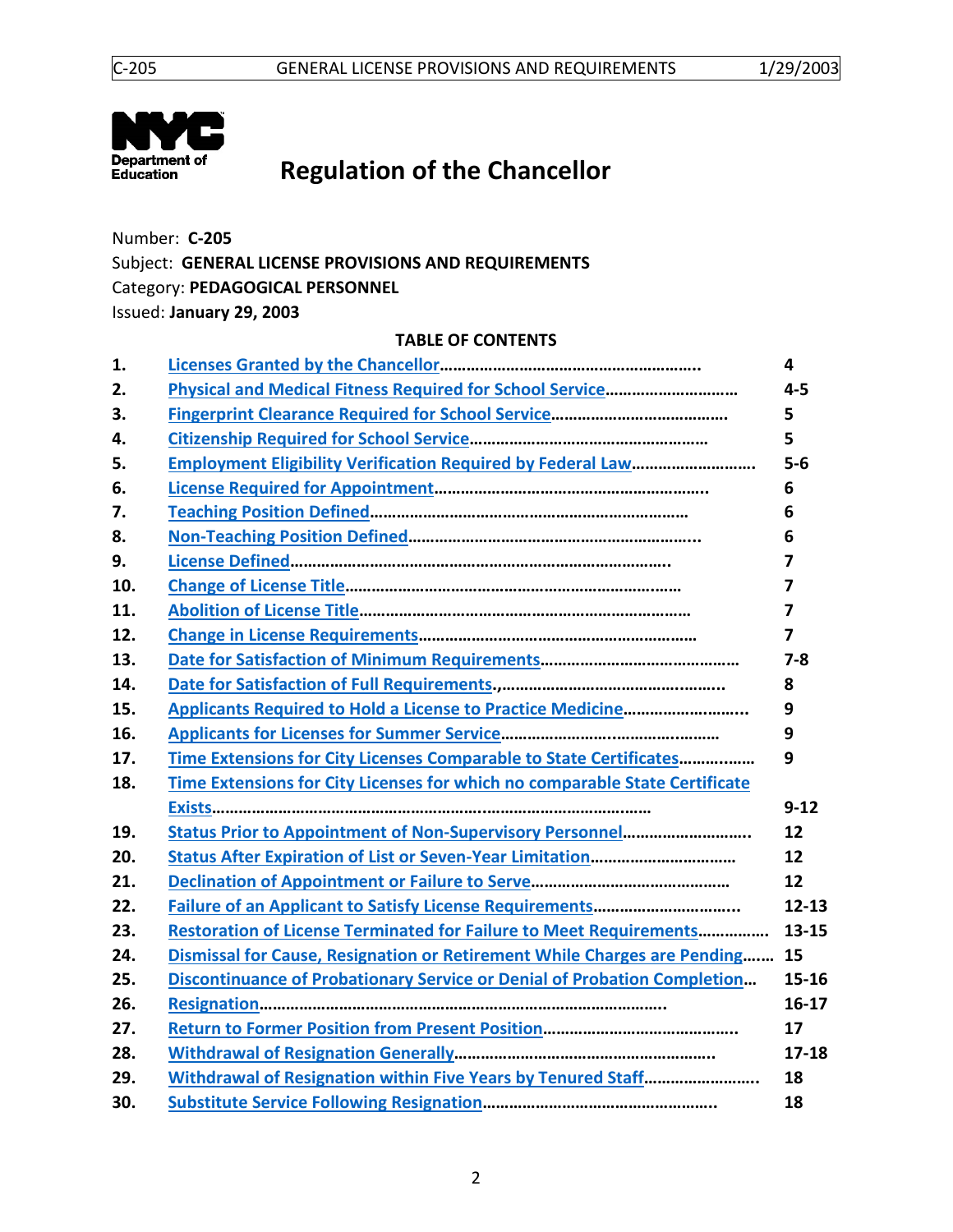| $C-205$ | <b>GENERAL LICENSE PROVISIONS AND REQUIREMENTS</b> | 1/29/2003 |
|---------|----------------------------------------------------|-----------|
|         |                                                    |           |

| 18      |
|---------|
| 18-19   |
| 19      |
| $19-20$ |
| 20      |
|         |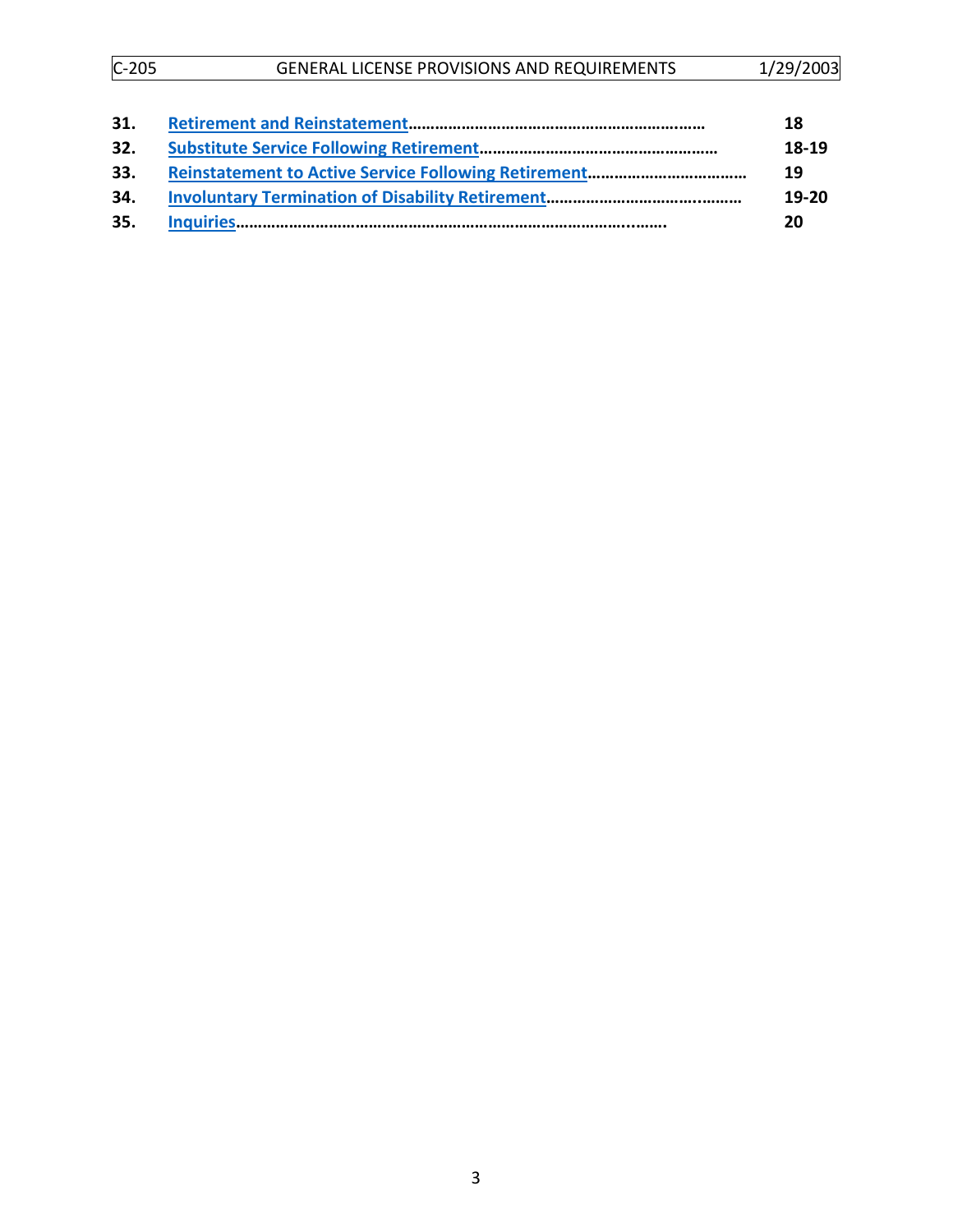

# **Regulation of the Chancellor**

Number: **C-205** Subject: **GENERAL LICENSE PROVISIONS AND REQUIREMENTS** Category: **PEDAGOGICAL PERSONNEL** Issued: **January 29, 2003**

# **ABSTRACT**

<span id="page-3-0"></span>This regulation is directed to applicants, appointees and administrative staff. It sets forth the general requirements for licensure and provisions relative to the termination and restoration of licenses.

# <span id="page-3-1"></span>**1. LICENSES GRANTED BY THE CHANCELLOR**

- **a.** Conditional licenses and certificates shall be granted by the Chancellor upon certification that those recommended:
	- **1.** have presented satisfactory evidence of their completion of the minimum academic and professional preparation requirements specified for the position by the Commissioner of Education and/or the Chancellor; and
	- **2.** have been tested and selected; and
	- **3.** have satisfied the requirements with respect to review of record, citizenship and verification of employment eligibility, as well as any other similar requirements that may be imposed by law or regulation.

Permanent licenses shall be granted by the Chancellor upon Certification that those recommended have presented satisfactory evidence of completion of the full academic and professional preparation requirements specified for the position by the Commissioner of Education and /or the Chancellor

# <span id="page-3-2"></span>**2. PHYSICAL AND MEDICAL FITNESS REQUIRED FOR SCHOOL SERVICE**

A medical examination will be required by the Medical Bureau of the Board of Education, as a condition to an offer of employment, for each entering pedagogical employee. The medical will be required solely for the purpose of determining whether the individual can perform the duties of the position offered. If it is determined that the individual would be unable to perform required duties, even with reasonable accommodation, or the individual would pose a significant risk to the health of others in the school that could not be eliminated by reasonable accommodation, then the offer of employment will be withdrawn and the individual will be provided with a statement of the reasons for this action. The statement will be based upon criteria that are job-related.

An appeal to the Director of the Medical Bureau from this determination shall be available. The appellant must present appropriate, current medical documentation that refutes the original determination.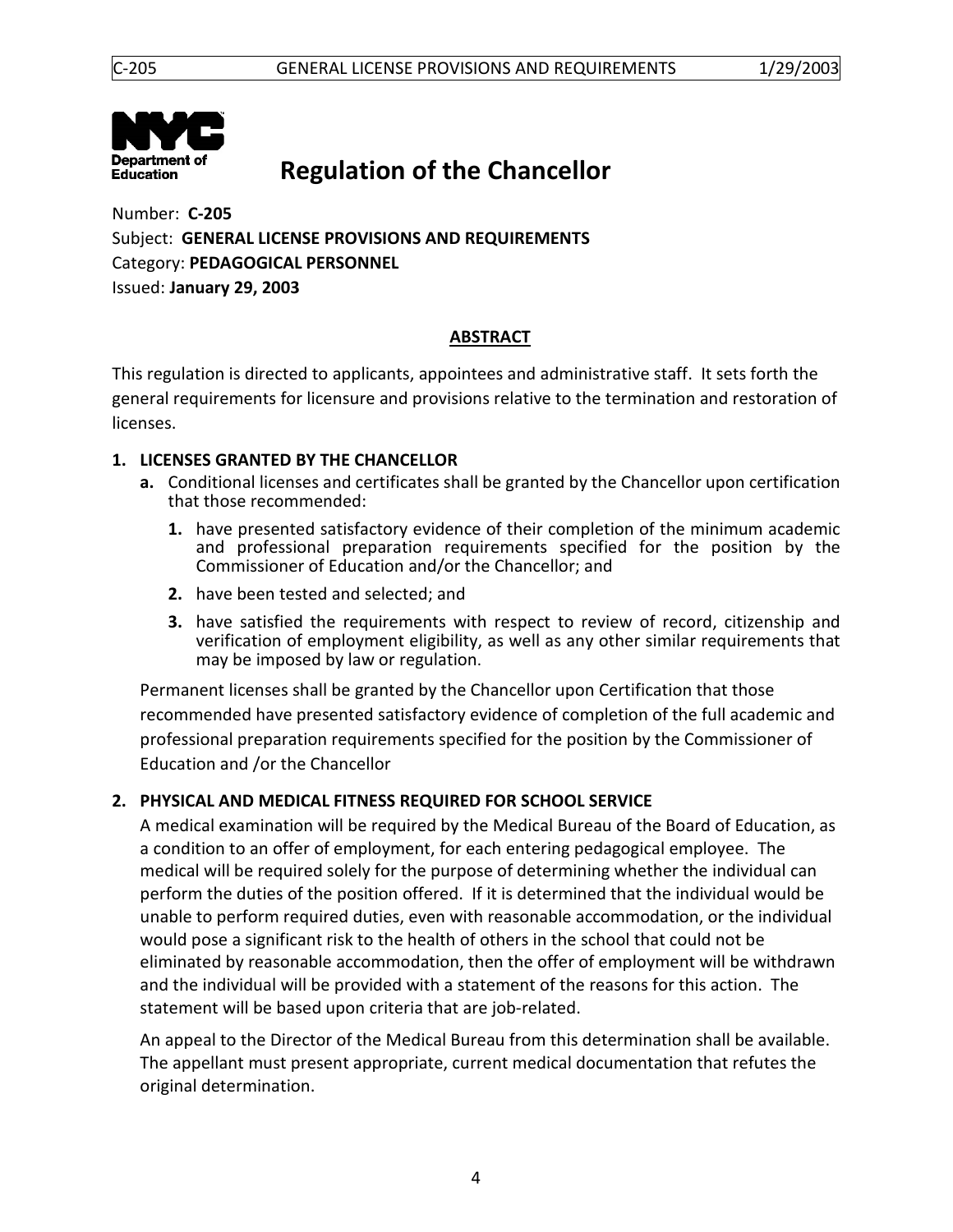The records of a medical examination will be confidentially maintained and only the individual examined, or a physician designated by the individual, will be provided with a copy of the examination results and/or a statement of reasons for the withdrawal of the offer of employment.

Individuals currently employed in the New York City public schools are not required to be medically examined when commencing employment under a different license. However, individuals returning from a leave of absence must, before they return to school service, receive medical clearance.

## <span id="page-4-0"></span>**3. FINGERPRINT CLEARANCE REQUIRED FOR SCHOOL SERVICE**

No applicant shall be granted any license or certificate except on certification by the Director of Personnel Investigation that the person has been fingerprinted and that the appropriate records do not reflect conduct unbecoming to an employee of the school system

## <span id="page-4-1"></span>**4. CITIZENSHIP REQUIRED FOR SCHOOL SERVICE**

As required by the Education Law, and in accordance with Commissioner's Regulation 80.2 (i), no one shall be licensed who is not a citizen of the United States of America.

- a. However, as further provided by the Education Law, an alien who possesses skills or competencies not readily available among teachers holding citizenship may be licensed and appointed if the alien shall have made due application to become a citizen and thereafter, within the time prescribed by law, shall become a citizen. Upon the failure of an alien to become a citizen within the limits provided by Federal Law, any license or certificate held by the alien shall terminate. If the alien is performing school service at the time, the license shall terminate on August 31, following determination by the licensing office that the alien has violated the citizenship requirement of the State Education Law.
- b. A certificate for substitute service may be issued to an alien who has not declared intention of becoming a citizen and who possesses skills or competencies not readily available among teachers holding citizenship; or one who is unable to declare intention of becoming a citizen for valid statutory reasons.
- C. As further provided by law and the regulations of the Commissioner of Education, an alien may serve the school system as an "exchange teacher" when granted the appropriate temporary license by the commissioner

## <span id="page-4-2"></span>**5. EMPLOYMENT ELIGIBILITY VERIFICATION REQUIRED BY FEDERAL LAW**

The Immigration Reform and Control Act of 1986 prohibits the employment of aliens who are not eligible for such employment. In advance of employment, eligibility must be verified and there must be completed and maintained a "Form I – 9" establishing that the alien's credentials have been reviewed and that employment of the alien is in compliance with the Immigration Law.

a. The required verification of eligibility for employment must be completed without exception for every person, regardless of position, who has been or will be hired after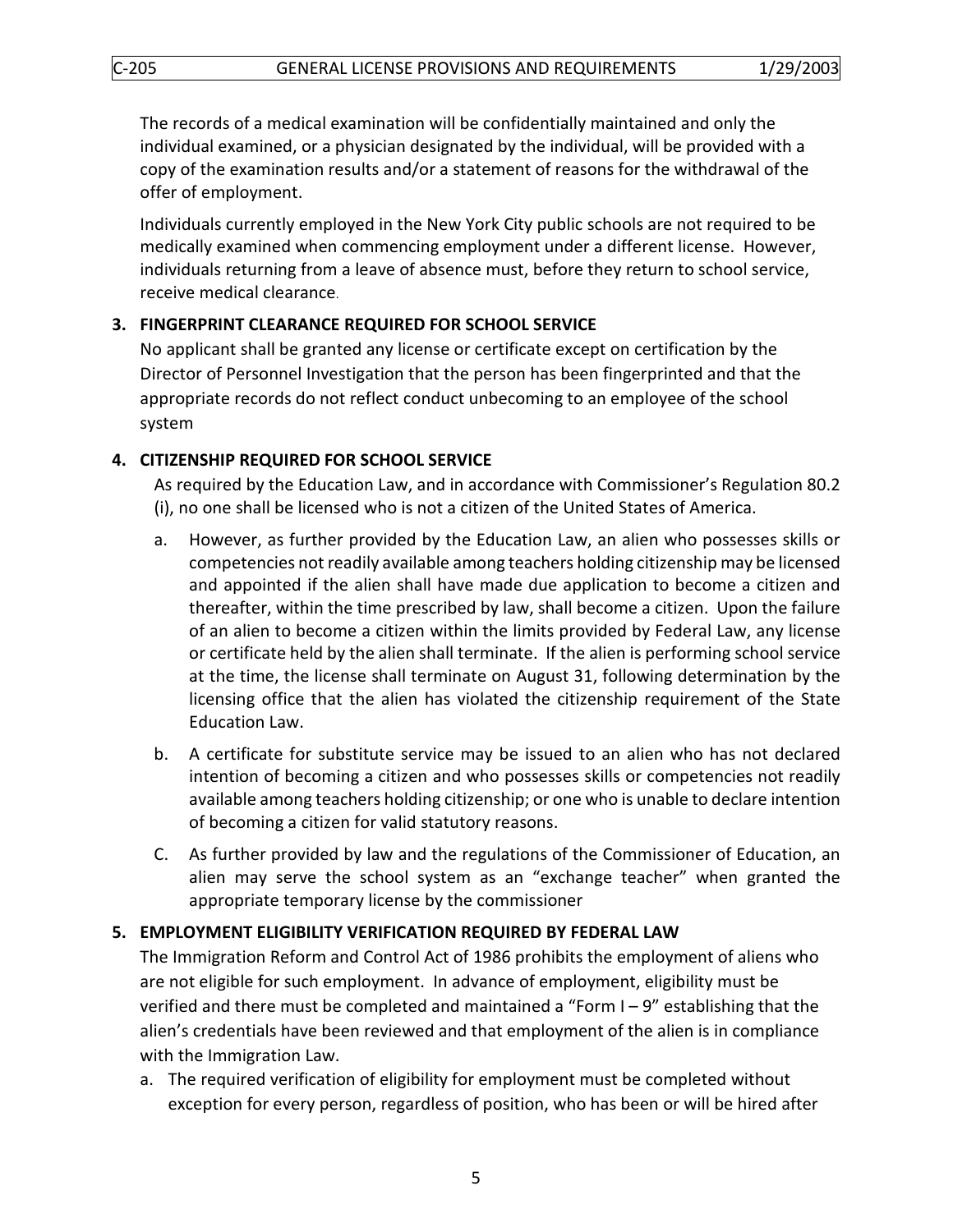November 6, 1986 and continuing in such service after that date are considered to have been found eligible for employment regardless of whether or not they would actually have qualified under regulations.

- b. Eligibility must be verified in the prescribed manner for all persons with a break in service of three years or more regardless of whether or not their eligibility was previously verified.
- c. Covered applicants must submit certain prescribed documentation and execute Part 1 of Immigration and Naturalization Service Form I-9. After reviewing Part 1 and the documentation submitted in substantiation of the information entered by the applicant on that part, the reviewing officer must then complete Part 2 of the same form. The reviewing officer must retain completed Forms I-9 and be prepared to submit them for inspection by representatives of the Immigration and Naturalization Service within three days of demand. Persons found ineligible may not be employed. To preclude discrimination against non-citizens who are eligible to work under federal rules, the verification procedure must be applied to citizens and non-citizens alike regardless of whether citizenship is apparent or was previously established in some other regard.
- d. No waivers or exemptions of any sort are authorized and the Immigration Law provides substantial financial penalties for violation of its terms.

## <span id="page-5-0"></span>**6. LICENSE REQUIRED FOR APPOINTMENT**

No one shall be appointed to a position for which a license has been established by the Board of Education, upon recommendation of the Chancellor, who does not possess that license or an appropriate higher license and no one shall have a claim to salary in any position for which a license is established who does not possess that license or an appropriate higher license and has not been appointed under such a license. (See Section 2573.10 (a) of the Education Law.) However, this prohibition shall not preclude service or payment for service performed under an appropriate certificate issued by the Chancellor

#### **7. TEACHING POSITION DEFINED**

For the purpose of assignment, appointment and service, a teaching position consists of one which requires teaching in an established license area for fifteen or more class teaching periods in a week of twenty-five such periods or the equivalent proportion of teaching time in units organized on a different basis and a vacancy exists in such a position which is not filled by the holder of a license appropriate for the position.

#### <span id="page-5-1"></span>**8. NON-TEACHING POSITION DEFINED**

For the purpose of assignment, appointment and service, a non-teaching position consists of one where the assignment of an individual who possesses a license or certificate is not predominantly related to classroom teaching.

#### <span id="page-5-2"></span>**9. LICENSED DEFINED**

For the purposes of assignment, appointment and service, a license is a New York City license for which a title was established by the Board of Education, upon recommendation of the Chancellor,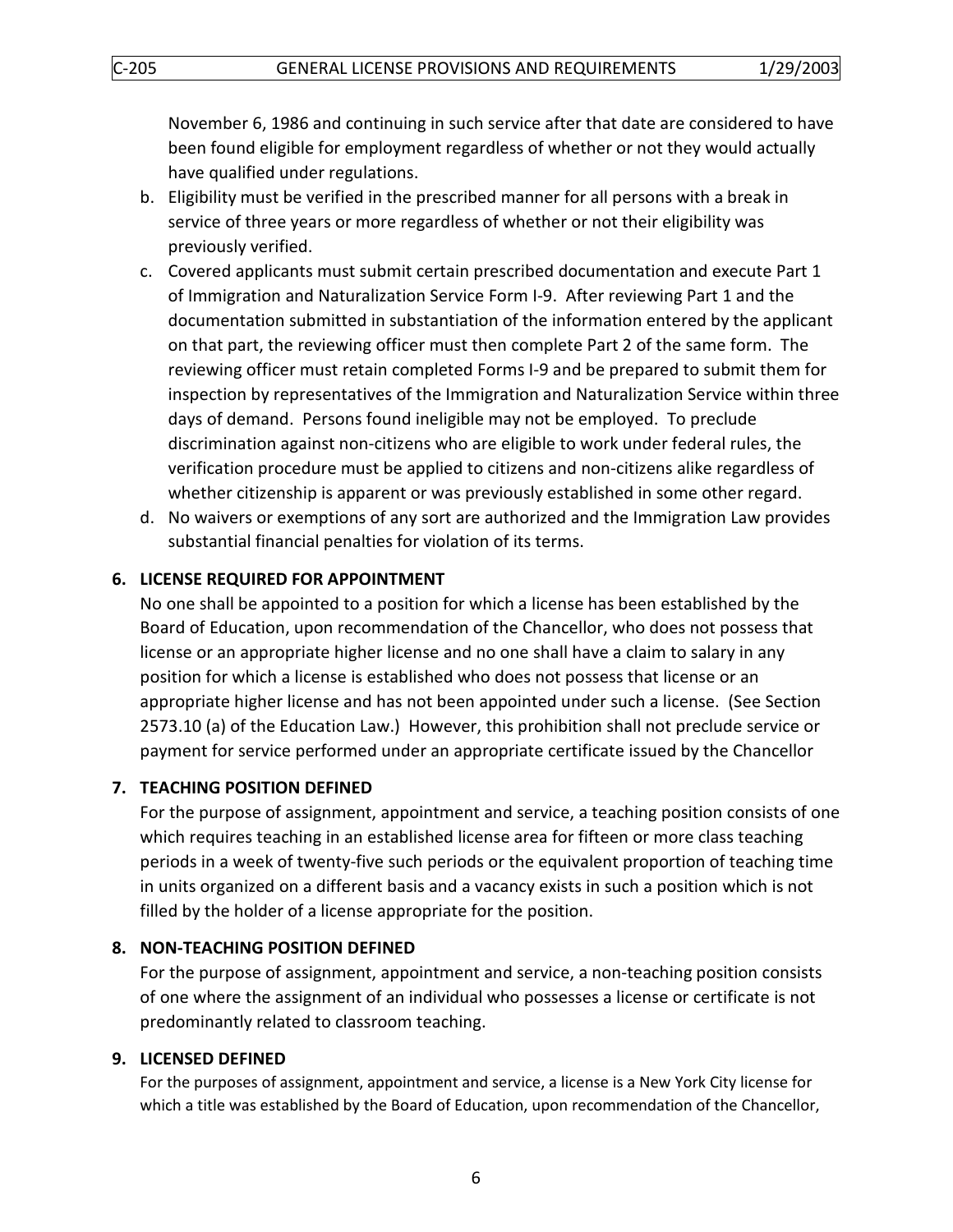and for which the Chancellor has prescribed requirements as provided by the Education Law (see Section 259j2). For each license for which there exists a comparable state certificate, the Education Law specifies that the academic and professional preparation required for the city license shall be satisfied by possession of the corresponding state certification. (See Sections 2569 and 2590J)..

#### <span id="page-6-0"></span>**10. CHANGE OF LICENSE TITLE**

Should the Board of Education, upon recommendation of the Chancellor, change the title of a license, service under the former title shall be considered the constructive equivalent of service under the new title for all purposes, including excessing and layoff because of a contraction in staff for budgetary reasons.

## <span id="page-6-1"></span>**11. ABOLITION OF LICENSE TITLE**

Should the Board of Education, upon recommendation of the Chancellor, abolish the title of any license, licenses in that title and the requirements for those licenses shall remain in force and effect for all those holding the licenses at the time the title was abolished.

#### <span id="page-6-2"></span>**12. CHANGE IN LICENSE REQUIREMENTS**

Should the Chancellor change the requirements for any license, the change shall not affect the validity of licenses issued previously or the range of employability under those licenses.

#### <span id="page-6-3"></span>**13. DATE FOR SATISFACTION OF MINIMUM REQUIREMENTS**

Unless otherwise specified by the Director of ORPAL (hereinafter Director), applicants must have satisfied the minimum requirements established for a conditional license by the close of the application period for the license, that is, by the last day on which applications for the license are to be accepted. When the date specified for satisfaction of minimum requirements is other than the close of the application period, the phrases "close of the application period" or "close of applications" as used in the regulations relating to licensure and certification shall mean the particular alternative date specified by the Director even though the date on which the applications closed was actually a different day.

- a. Certification of Qualification. A certificate of qualification shall be accepted pending submission of the corresponding provisional certification when required for the license. Upon failure by an applicant to submit the provisional certificate within a reasonable time, the conditional license shall not be issued but withheld from the applicant but, if the license has already been issued, then it shall terminate. If the license holder is already employed on a full time basis, the license shall terminate no later than the following August 31.
- b. Substitution of Full Requirements for Minimum Requirements. Should, by the date for satisfying minimum requirements, an applicant present satisfactory evidence of having met the full requirements for a license, the applicant shall be issued a permanent license which bears a notation indicating the earliest date on which the applicant may acquire tenure.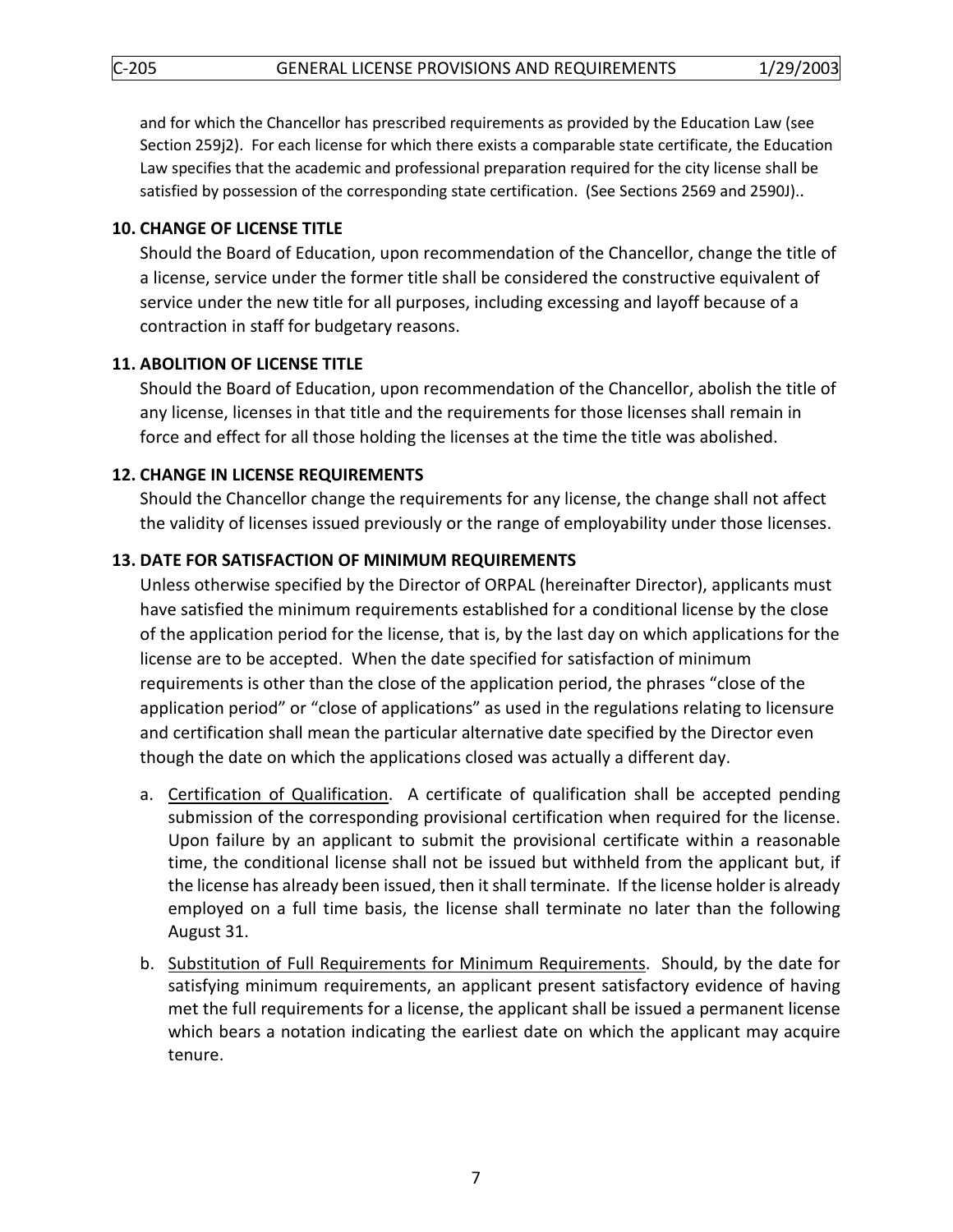## <span id="page-7-1"></span><span id="page-7-0"></span>**14. DATES FOR SATISFACTION OF FULL REQUIREMENTS**

Applicants must meet the requirement of the corresponding Permanent Certificate no later than the date by which their New York State Provisional Certificate expires. In addition, within two years of the date of appointment, applicants must have completed the six semester hours and the two semester hours set forth in Paragraph 9 of this regulation. Upon the failure of an applicant to do so, the license shall terminate. If the holder of such a license is employed under the license on a full-time basis, the license shall terminate no later than the following August 31.

a. Application for time extensions for examinations announced prior to January 1, 1991 shall be considered under Section 238.6 of the previous Regulations of the Chancellor. Applications for time extensions for examinations announced after January 1, 1991 shall be considered under paragraphs 17 and 18 set forth below. Notwithstanding the provisions of these sections for time extensions, a teacher who has been laid off due to contraction in staff for budgetary reasons prior to the date for meeting the requirements in full for the license and who is appointed to another license area as a result of a recertification examination, and who is recalled and returns to service under the previous appointment, may apply for a time extension to meet the requirements under the first license. The time extension shall be for a period of no more than two years, which shall include any period(s) of layoff without service in the city school system and any service as a "recertified" teacher or under a former license to which the teacher reverted upon layoff.

## <span id="page-7-2"></span>**15. APPLICANTS REQUIRED TO HOLD A LICENSE TO PRACTICE MEDICINE**

Applicants required to hold a currently valid license to practice medicine in New York State may satisfy that requirement within one year of the close of the application period but shall not be eligible for appointment until the applicant has satisfied the requirement.

## <span id="page-7-3"></span>**16. APPLICANTS FOR LICENSES FOR SUMMER SERVICE**

An applicant shall meet the requirements for licensure no later than June 15 preceding the season for which application for license is made

# **17. Time Extensions for City Licenses Comparable to State Certificates to Compensate for Military Service, Illness, Child Care, Layoff, Extreme Hardship or Other Circumstances Beyond the Control of the Applicant, and Inability to Secure Appointment Under the License**

<span id="page-7-4"></span>The time extensions permitted by this subdivision apply to examinations announced after January 1, 1991. Applications under this subdivision for extensions of the time validity of New York State Certificates which are comparable to city licenses must be submitted to the State Education Department for determination in accordance with Commissioner's Regulation 80.2 (f). Upon submission by the applicant of satisfactory evidence of such an extension of time validity, the Director shall grant the corresponding time extension with respect to the comparable city license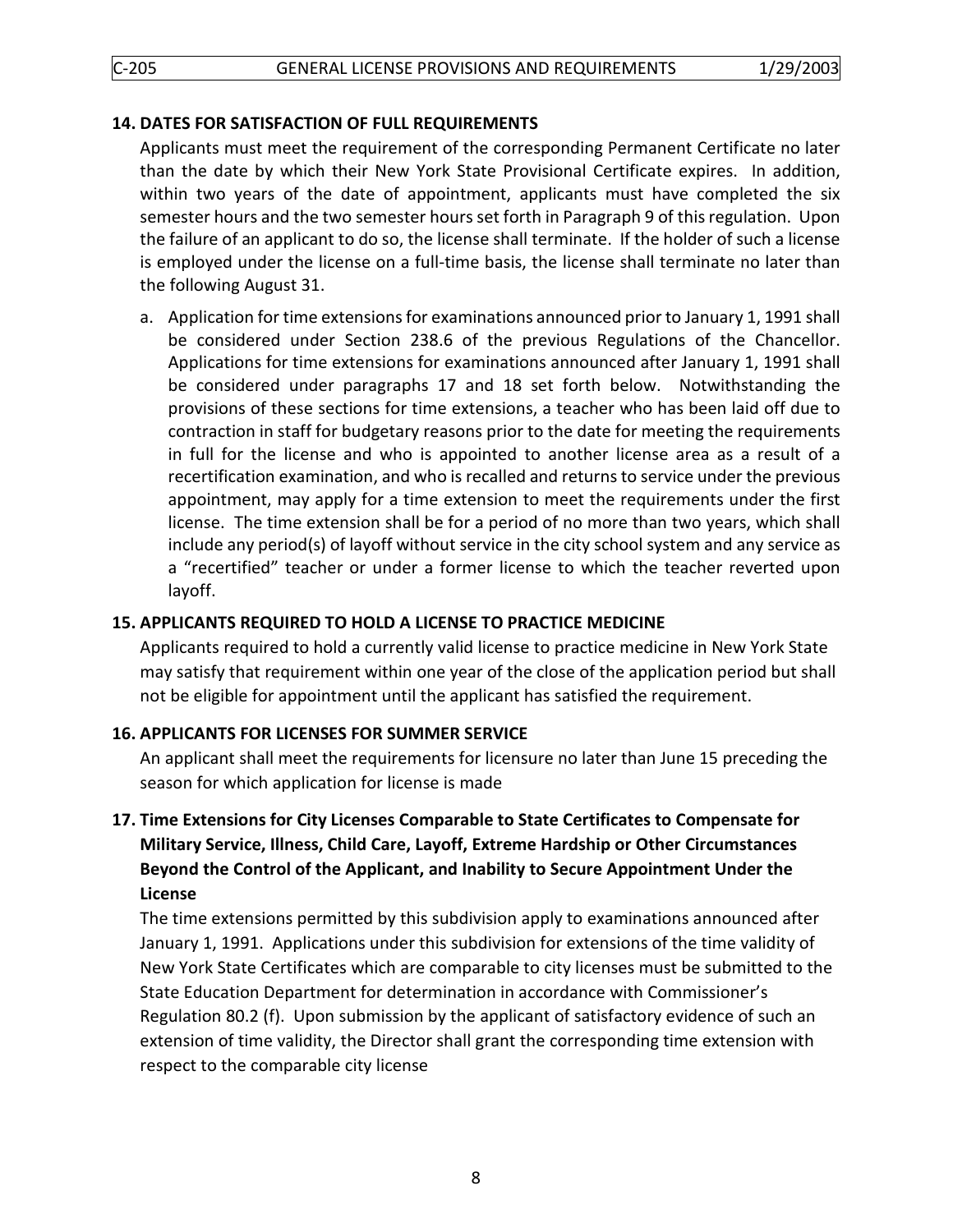**18. Time Extensions for City Licenses for which No Comparable State Certificate Exists to Compensate for Military Service, Illness, Child Care, Layoff, Extreme Hardship or Other Circumstances Beyond the Control of the Applicant, and Inability to Secure Appointment Under the License**

<span id="page-8-0"></span>The time extensions permitted by this subdivision apply to examinations announced after January 1, 1991. Applications under this subdivision for extensions of time to satisfy requirements for city licenses for which no comparable State Certificates exist must be submitted to the Director for determination in accordance with this subdivision and the subdivisions which immediately follow. Except for those qualifying for time extensions by virtue of involuntary active military service in time of war, the maximum additional extension of time shall be two years and the qualifying condition or conditions must have occurred subsequent to the close of the application period and prior to the date any other time extension expires.

- a. Extension for Active Military Duty in Time of War. To qualify under this subdivision, an applicant must have performed active military duty in the armed forces of the United States during time of war or performed certain other services which the Military Law defines as equivalent to such active military duty. For voluntary service, the time extension shall be equal to the period of service but shall not exceed two years. For involuntary service ordered by Selective Service or other comparable legal mandate, the time extension shall be equal to the period of involuntary service even if this exceeds the normal two-year limit. Voluntary extension of military service even when such service commenced on an involuntary basis shall not be grounds for extension of the time beyond the obligation originally imposed by legal mandate. To substantiate any claim under this subdivision, an applicant must present copies of military orders which reflect the date for reporting to military duty (including travel time if specified in the military orders) and the date of honorable discharge or other certification signifying termination of active military service.
- b. Extension for Active Military Duty other than in Time of War. To qualify under this subdivision, an applicant must have performed active military duty in the armed forces of the United States for a period of at least six months. The time extension shall be equal to the period of service but shall not exceed two years. To substantiate any claim under this subdivision, an applicant must present copies of military orders which reflect the date for reporting to military duty (including travel time if specified in the military orders) and the date of honorable discharge or other certification signifying termination of active military service.
- c. Incapacity Due to Illness Including Maternity. To qualify for time extension on account of illness including maternity, an applicant must have been incapacitated for employment by an illness or by pregnancy or a combination of the two for at least one month. The time extension shall be equal to the period or periods of illness including pregnancy or pregnancies but shall not exceed a total of two years in the aggregate. To substantiate any claim under this subdivision, an applicant must present appropriate medical evidence. If the applicant was an employee of the city school system during the qualifying period, evidence of sick leave, leave of absence for personal illness, and/or maternity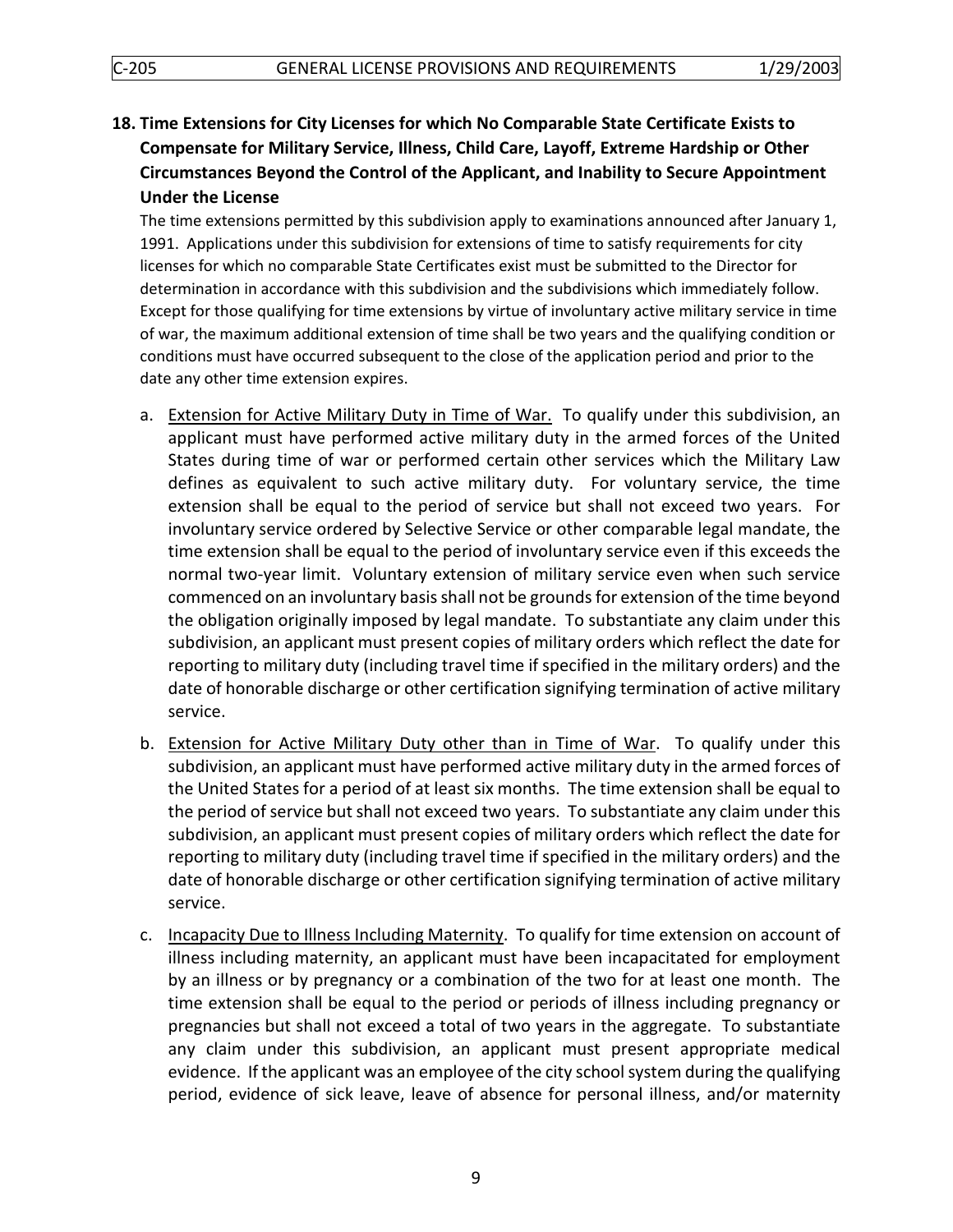must be submitted. No applicant may be granted a time extension for illness including maternity who has been employed or performed actual service during the period for which a time extension is sought.

- d. Child Care. To qualify for time extension on account of the need to care for a young child, an applicant must have been unable to work for at least one month because of the need to care for a natural or adopted young child. For the purposes of this subdivision, a "young child" means one less than four years of age. Only one parent may be considered for time extension on account of child care for any given period. The time extension shall be equal to the period or periods of child care but shall not exceed a total of two years. To substantiate any claim under this subdivision, an applicant must present evidence of the birth or adoption of the child cared for. If the applicant was an employee of the city school system during the qualifying period, evidence of excuse of absence or leave of absence for child care shall be submitted. No applicant may be granted a time extension for child care who has been employed or performed actual service during the period for which a time extension is sought.
- e. Time Extension for Service with Peace Corps or Comparable Agency. To qualify for time extension on account of service with the Peace Corps or other comparable agency, an applicant must submit a statement or copies of orders from a responsible official of the agency attesting to such service and the inclusive dates of such service (including travel time, if specified). For the purpose of this subdivision, a "comparable agency" means one approved by the Commissioner of Education for extension of the time validity of provisional certificates. (See Commissioner's Regulation 80.2 (f).) The time extension shall be equal to the period or periods of service but shall not exceed a total of two years.
- f. Periods of Layoff Due to Contraction in Staff for Budgetary Reasons. To qualify for extension of time under this subdivision, an applicant must have been dismissed due to a contraction in staff for budgetary reasons from regularly appointed service in the manner provided by the Education Law. To substantiate any claim under this subdivision, an applicant shall present a notarized statement listing, in chronological order, periods of layoff and any intervening pedagogical service with the city school system. The time extension shall be equal to the period or periods of layoff but shall not exceed a total of two years.
- g. Time Extension Because of Extreme Hardship or Other Circumstances Beyond the Control of the Applicant. To qualify for a time extension on account of extreme hardship or other circumstances beyond the control of the applicant, such applicant must substantiate any claim under this subdivision by submitting acceptable documentation. These circumstances shall not include normal family commitments or inconvenience. The time extension shall be equal to the period of extreme hardship or other circumstances beyond the control of the applicant but shall not exceed a total of two years.
- H. Inability to Secure Appointment Under the License. To qualify for a time extension on account of an inability to secure an appointment under the license, the applicant must substantiate a claim that he has not been offered an appointment under the license. The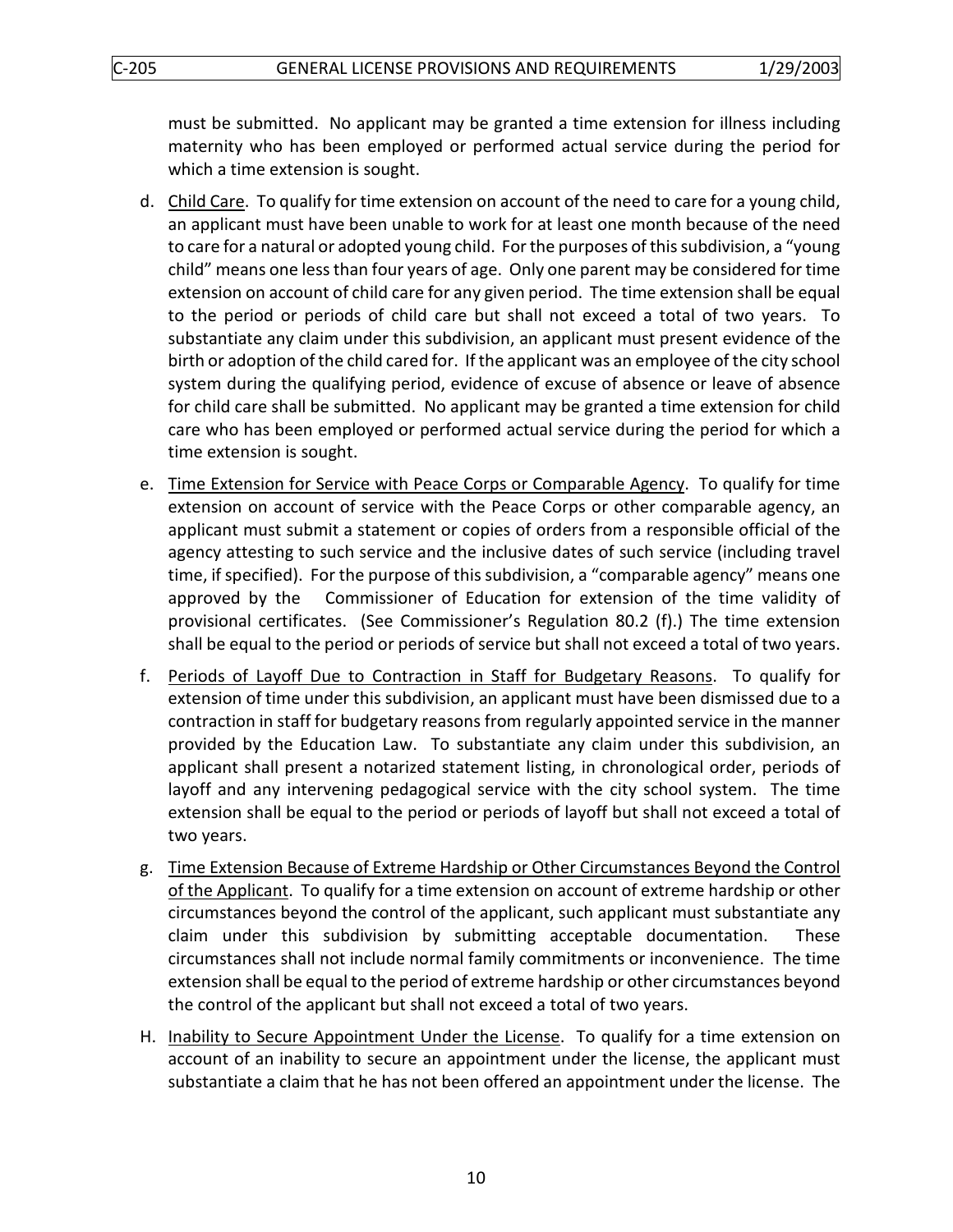time extension shall be equal to the period of time that no appointment was offered to the applicant but shall not exceed a total of two years

#### **19. STATUS PRIOR TO APPOINTMENT OF NON-SUPERVISORY PERSONNEL**

A regular teaching or other non-supervisory license shall be valid for substitute service prior to appointment from the appropriate eligible list or list of prospective appointees.

## <span id="page-10-1"></span><span id="page-10-0"></span>**20. STATUS AFTER EXPIRATION OF LIST OR SEVEN-YEAR LIMITATION**

This subdivision applies to an applicant for a teaching or other non-supervisory position who is not appointed before the expiration of a rank order list or before the seven year qualifying eligible list limit forces removal from the related list of prospective appointees. Such an applicant may continue to perform substitute service without the issuance of a certificate through the following August 31. Substitute service thereafter is contingent on the issuance of an appropriate certificate valid for substitute service so long as service is satisfactory and the holder indicates continuing availability for service.

#### <span id="page-10-2"></span>**21. DECLINATION OF APPOINTMENT OR FAILURE TO SERVE**

This subdivision applies to an applicant for a teaching or non-supervisory position who is offered an appointment from a rank order list, from a list of prospective appointees or from a local selection list and who either declines to accept such an appointment or fails to report for service in the position to which appointed without permission of the Executive Director of the Division of Human Resources.

- a. An applicant who wishes to decline an appointment or who is unable to report for service in the position must request such permission in writing from the Executive Director of the Division of Human Resources explaining the reasons for the request. The reasons given must be of a substantial but temporary nature.
- b. In cases of failure to request such permission or where permission is requested but denied, an applicant who declines appointment or fails to serve shall forfeit the right to any subsequent appointment from the same eligible list or list of prospective appointees.
- C. Such an applicant may continue to perform substitute service without the issuance of a substitute certificate through the following August 31. Substitute service thereafter is contingent on the issuance of an appropriate substitute certificate valid so long as service is satisfactory and the holder indicates continuing availability for service

#### <span id="page-10-3"></span>**22. FAILURE OF AN APPLICANT TO SATISFY LICENSE REQUIREMENTS**

This subdivision applies to applicants who have met the minimum requirements for a conditional license but have failed to satisfy the full requirements for the permanent license within the period specified inclusive of any extensions of time authorized by the regulations of the Chancellor and/or of the Commissioner of Education.

- a. Upon failure of an applicant to present satisfactory evidence of completion of the full requirements for a license by the date prescribed, the license shall terminate.
- b. If the applicant has not commenced appointed service, the license shall terminate immediately and the applicant shall be removed from any related eligible list or list of prospective appointees. Substitute service thereafter is contingent on the issuance of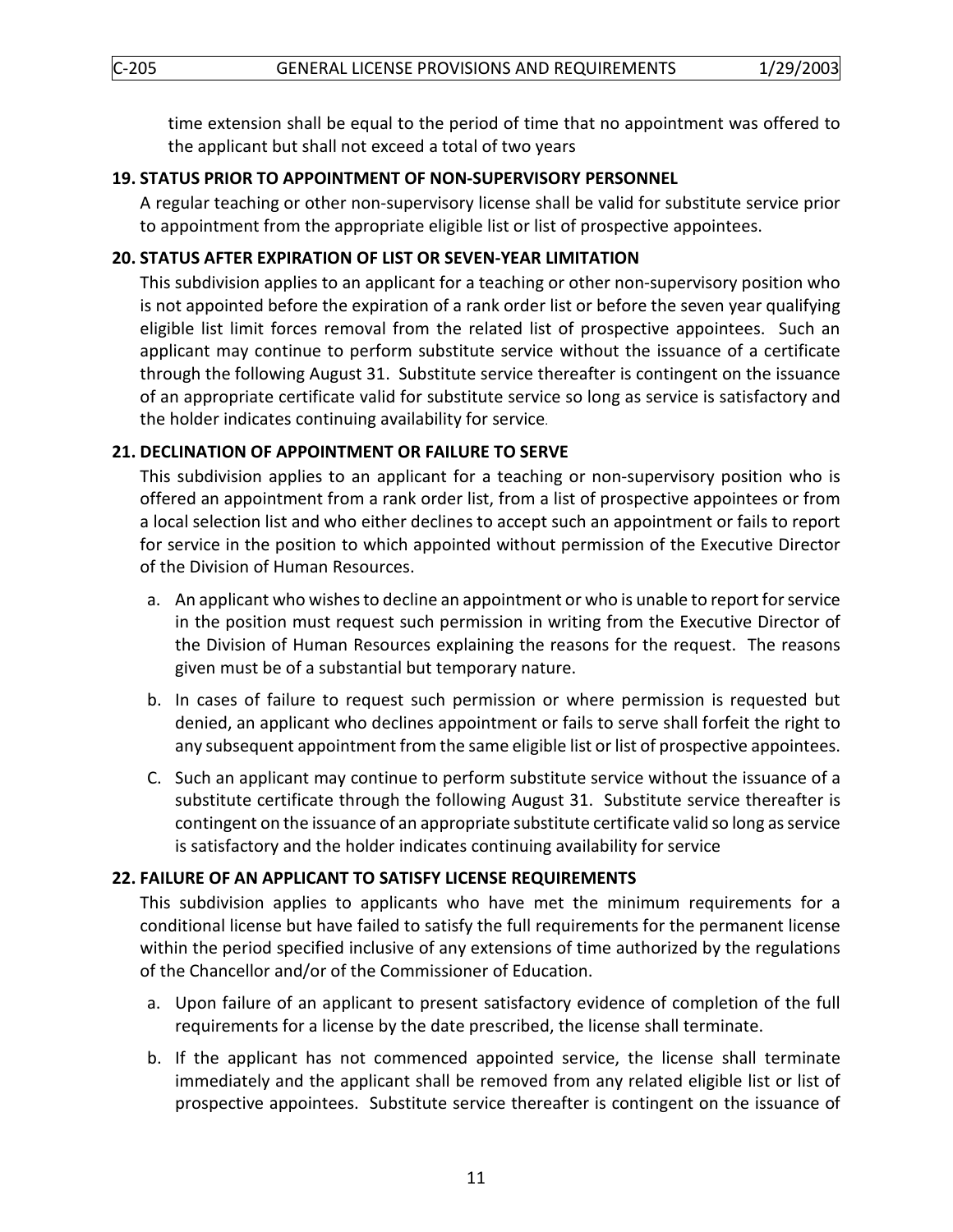an appropriate certificate valid for substitute service so long as service is satisfactory and the holder indicates continuing availability for service.

- c. If the applicant is appointed under the license and is serving at the time of failure to complete requirements, the license shall terminate on the following August 31. Substitute service thereafter is contingent on the issuance of an appropriate substitute certificate valid so long as service is satisfactory and the holder indicates continuing availability for service.
- d. An applicant who served satisfactorily in an appointment under another teaching or nonsupervisory license may, upon written request to the Executive Director of the Division of Human Resources, be reassigned to the first available appropriate vacancy. Any period of non-service between termination of license and reassignment shall be considered equivalent to a leave of absence without pay.

## <span id="page-11-0"></span>**23. RESTORATION OF LICENSE TERMINATED FOR FAILURE TO MEET REQUIREMENTS**

At the discretion of the Director and for good cause shown, a license other than a supervisory license which was terminated after August 31, 1974 for failure to satisfy full requirements may be restored when the applicant has satisfied the full requirements prescribed for the license, and has performed one school year or two school terms of satisfactory regular substitute or appointed service in the field of the license.

- a. If the holder of a license other than a supervisory license which has been restored in accordance with this subdivision had not been appointed thereunder but had been placed on the list for the title, he or she shall be restored to such list. However, such a restored license holder may not be placed or remain on the list beyond the seven-year limit imposed at the time the individual was originally placed on the list. Time "lost" by reason of the period of lapsed validity, if any, shall not serve to extend the normal seven year limit prescribed by law.
- b. If the employment of such a person under appointment in the license was not actually interrupted, the holder of the restored license may continue in service without interruption. In that event, continuous service under appointment in the license shall be reckoned to include actual service in the field of the license during the period between termination and restoration of the license.
- c. If the employment of such a person under appointment in the license was, in fact, interrupted by the termination of the license, the license is considered to have lapsed between the date of its termination and the date on which appointed service under the restored license resumes. For purpose of status, the period of lapsed validity shall be considered equivalent to a leave of absence granted without salary and without service credit for retirement. While reassignment to the original position is not precluded, the holder of such a restored license may be assigned at the discretion of the Executive Director of the Division of Human Resources to any appropriate vacancy for which the individual has secured a written request from a Superintendent at any convenient time following the restoration of the license.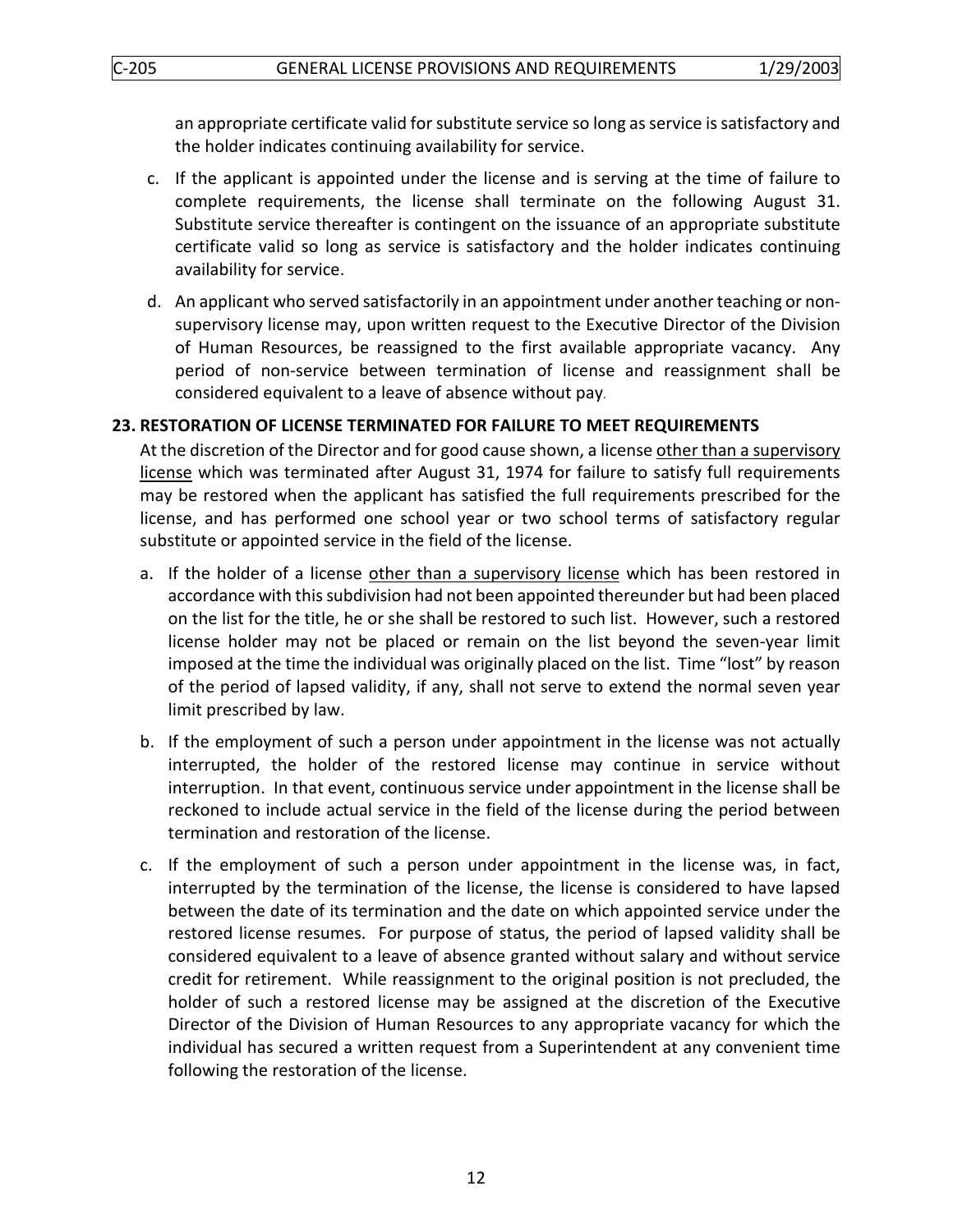No service during the period of lapsed validity under another license or as a substitute shall reduce the total probationary period the applicant is required to complete under the license which was terminated and then restored. Thus, a teacher who served two years of a three-year probationary term prior to termination for failure to satisfy requirements and whose license was restored afterward, would be required to complete the remaining year of the probationary term upon resumption of service under the restored license regardless of any service between termination and resumption of service under the restored license.

**For supervisory licenses, sections d., e. and f. below apply**.

- d. If the person had been appointed under a license based upon a Certificate of Qualification but did not secure the appropriate Provisional Certificate in a timely manner, he or she must secure the Provisional Certificate but still must submit the Permanent Certificate by the date the Provisional Certificate expires, unless he or she is entitled to a time extension under the Regulations of the State Commissioner of Education and is granted such time extension. The City license which terminated may be restored when such extension is granted.
- e. If the person had been appointed under a license based upon a Provisional Certificate but did not meet the requirements for the Permanent Certificate by the expiration date of the Provisional Certificate, he or she must ascertain from the New York State Education Department whether he or she is entitled to a time extension under the Regulations of the State Commissioner of Education. If the extension is granted, the City license may be restored.
- f. If the person had been appointed but failed to meet either the requirement of the 6 semester hours of courses in special education or the requirement of the 2 semester hours of courses in human relations or both, the City license may be restored when the requirements have been met in full.

In the case of d., e. or f., if the person has a break in service of less than a year between the termination of service and the restoration of license, he or she may be restored to service in the same school and the same license area if the Parents Association has no objection and the Superintendent or the Executive Director (in a central division) approve. If the break in service is more than a year, the person must apply for service in the same license area under the C-30 Regulation of the Chancellor.

# **24. DISMISSAL FOR CAUSE, RESIGNATION OR RETIREMENT WHILE CHARGES ARE PENDING**

This subdivision applies to persons who were dismissed pursuant to Section 3020a of the New York State Education Law or who resigned or retired while such charges were pending. All licenses and/or certificates held by such a person at the time of separation from service shall terminate permanently. No such person shall be eligible to apply for any new license or certificate, nor for reemployment by any unit of the City District or of any community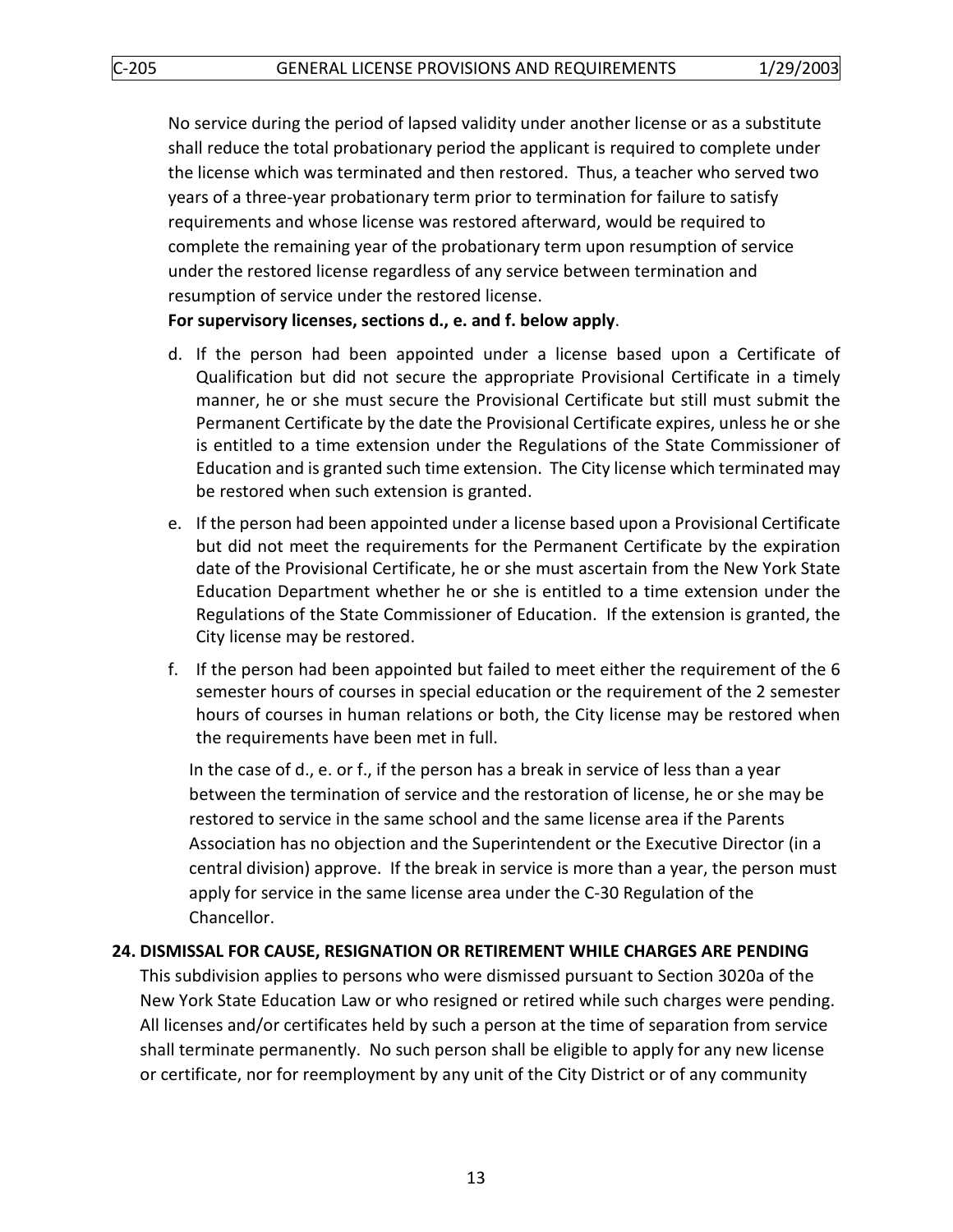C-205 GENERAL LICENSE PROVISIONS AND REQUIREMENTS 1/29/2003

school district without the recommendation of the Executive Director of the Division of Human Resources and the express written authorization of the Chancellor.

# <span id="page-13-0"></span>**25. DISCONTINUANCE OF PROBATIONARY SERVICE OR DENIAL OF COMPLETION OF PROBATION**

<span id="page-13-1"></span>This subdivision applies to persons whose services have been discontinued during the probationary term or who have been denied completion of probation but in no way applies to those persons covered by Subdivision 24 above. Although either action results in the dismissal of the employee, neither discontinuance of probationary service nor denial of completion of probation results in termination of the individual's license.

- a. When a determination to discontinue probationary service or to deny completion of probation is reversed before actual termination of services, the employee continues to serve without interruption and there is no change in status.
- b. After discontinuance of probationary service or denial of completion of probation, a nonsupervisory pedagogical employee retains the license and may, upon application, be granted a certificate valid for substitute service. This certificate is valid as long as service is satisfactory and the holder indicates continuing availability for service.
- c. A district other than the one which discontinued the services of a probationer or denied completion of probation may reappoint the probationer to a new probationary term although the possibility of such appointment does not convey any right to such consideration. Such appointments shall be limited to those where the minimum probationary period is no less than two full school terms or one full school year. For the purpose of determining the length of the new probationary term, each full term of service rated satisfactory under the former appointment exclusive of any period of less than a full school term shall be considered equivalent to a term of regular substitute service. For purposes of determining status in other respects, any period of non-service between termination by the first district and appointment by the second shall be considered equivalent to a leave of absence granted without right of return to prior position, without pay and without service credit for retirement.

**Note:** Since for this purpose, the schools operated under the jurisdiction of the Chancellor and Central Board comprise one district, persons whose probationary service was discontinued in one school in the City District may not be reappointed under the same license to another school in the City District. This is true even if the dismissal occurred from one "high school district" and the dismissed employee sought employment in a different "high school district."

Those discontinued by one Community District, however, may be appointed to a new probationary term by another Community District. Similarly, a teacher who was discontinued or denied completion of probation in a high school under central jurisdiction might be appointed to a new probationary term for service in a high school under Community District jurisdiction.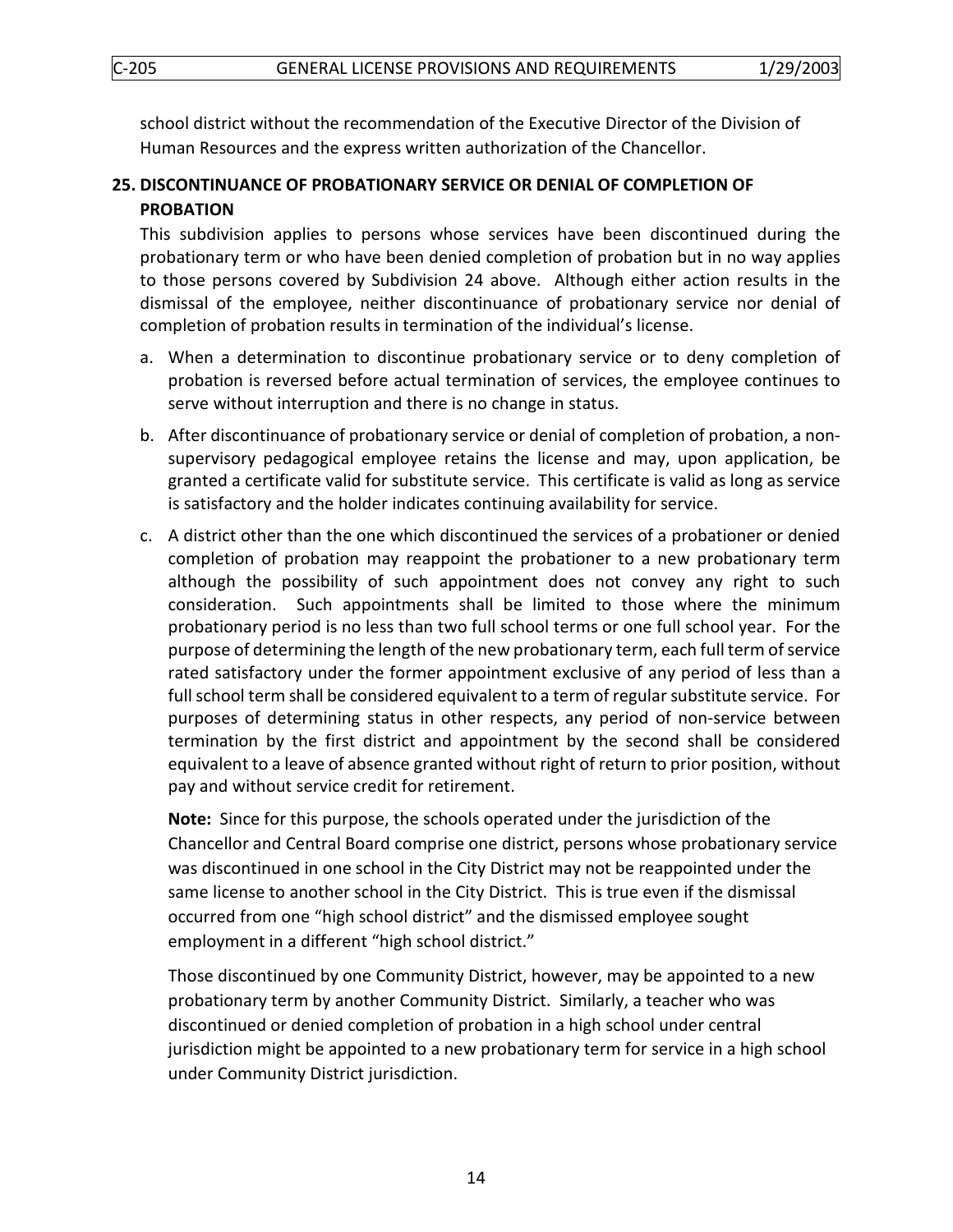d. A dismissed probationer, who previously served satisfactorily under another regular license, may request reassignment under the other license. Upon receipt of such written request by the Executive Director of the Division of Human Resources, the affected employee shall be assigned to the first appropriate vacancy. For determination of status, the period of non-service between dismissal and reassignment shall be considered equivalent to a leave of absence granted without pay, without the right of return and without service credit for retirement. A dismissed probationer who was previously tenured under another regular license shall be returned forthwith to an appropriate position.

## <span id="page-14-0"></span>**26. RESIGNATION**

Except in the case of resignation to return to a former position, the resignation by a member of the teaching and supervising staff shall be deemed to be a resignation from the pedagogical service of the public school system. Thereafter, upon application, the resigned employee may be issued a certificate valid for substitute service so long as service is satisfactory and the holder indicates his or her availability for continuing service. Resignations shall be submitted in writing and, once submitted by an employee, shall be considered final. However, if there has been no break in actual service, the appointing authority may, in its discretion, permit the employee to rescind the resignation before its effective date.

- a. Required Notice of Resignation A pedagogical employee who desires to resign is required to submit written notice to the principal or equivalent organizational unit head at least thirty calendar days prior to the date on which the resignation is to take effect. (See Section 3019a of the Education Law.) Failure to submit timely notice shall preclude subsequent restoration of the license or the issuance of a substitute certificate without the specific, written authorization of the Executive Director of the Division of Human Resources.
- b. Absence Without Notice As provided by contractual agreements, any pedagogical employee who is absent without notice for twenty or more consecutive school or work days is deemed to have resigned as of the first day of such absence. Notwithstanding any other regulation, withdrawal of such a resignation may not be permitted without express written authorization by the Chancellor

# <span id="page-14-1"></span>**27. RETURN TO FORMER POSITION FROM PRESENT POSITION**

Provided Section 24 of this Regulation does not apply, a person who is serving under regular license and appointment may request reassignment to a vacancy in a non-supervisory grade or salary level in which the employee served satisfactorily for at least one year or two full school terms and for which the employee was previously granted a valid license. After a receipt of such a written request, the Executive Director of the Division of Human Resources shall assign the employee to the first appropriate vacancy in the former title. In such cases, the employee shall be deemed to have resigned from his or her present position. Salary upon resumption of service in the former position shall be fixed as if all appointed service had been performed in the position to which the employee is returned. An employee who has resigned and had been returned to a former position in this manner may be permitted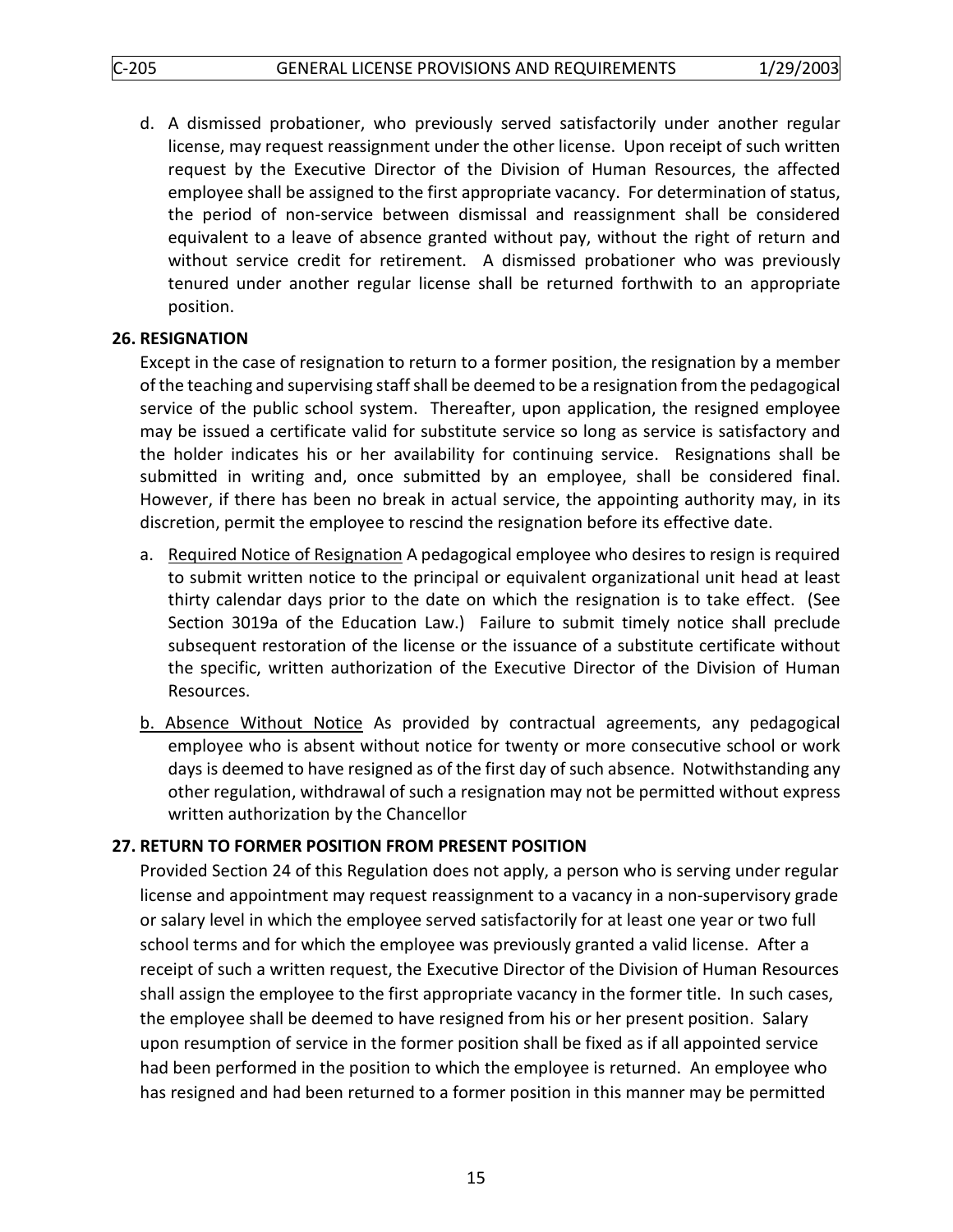to withdraw such resignation in accordance with the general rules set forth in Subdivision 28 below.

#### **28. WITHDRAWAL OF RESIGNATION GENERALLY**

Except for persons covered by Section 24 or subdivision 26b of this Regulation, upon written request, a pedagogical employee who has resigned may, at the discretion of the Executive Director of the Division of Human Resources, be permitted to withdraw such resignation for the purpose of reinstatement to service, regardless of whether the person was tenured or not on the date of his or her resignation, if:

- a. at the time of resignation, the individual had completed at least one year (or two full school terms) of satisfactory, regularly appointed service under the license; and
- b. the license has not been invalidated and is not subject to invalidation for failure to satisfy requirements. If the employee was untenured at the time of resignation, a three year probationary period will be required.

## <span id="page-15-0"></span>**29. WITHDRAWAL OF RESIGNATION WITHIN FIVE YEARS BY TENURED STAFF**

Except for persons covered by Section 24 or subdivision 26b of this Regulation, a nonsupervisory pedagogical employee who had attained permanent tenure prior to the date of resignation shall, remain tenured and, upon written request, be permitted to withdraw such resignation subject only to medical examination and the approval of the Chancellor, provided that reinstatement is made on or before the opening of school in September next following five years after the effective date of resignation. If reinstatement is made after this date, a two year probationary period will be required.

## <span id="page-15-2"></span><span id="page-15-1"></span>**30. SUBSTITUTE SERVICE FOLLOWING RESIGNATION**

Except for persons covered by Section 24 of this Regulation, a resigned employee may perform substitute service after resignation as follows:

- a. Substitute service may be performed in any field for which the resigned employee holds a certificate or license valid for substitute service.
- b. A resigned employee who does not hold a valid substitute credential but who met the minimum preparation requirements for licensure, may request issuance of a substitute certificate valid for substitute service in the field of any license held at resignation. After receipt of the applicant's written request by the Executive Director of the Division of Human Resources, the applicant may be issued such a certificate valid so long as service is satisfactory and the holder indicates continued availability for service.

## **31. RETIREMENT AND REINSTATEMENT**

Except for persons covered by Section 24 of this Regulation, a pedagogical employee who desires to retire shall submit written notice to the principal or equivalent organizational unit head at least thirty calendar days prior to the effective date of retirement. (See Section 3019a of the Education Law.) Failure to submit such timely notice shall preclude subsequent restoration of the license, reinstatement to service or the issuance of a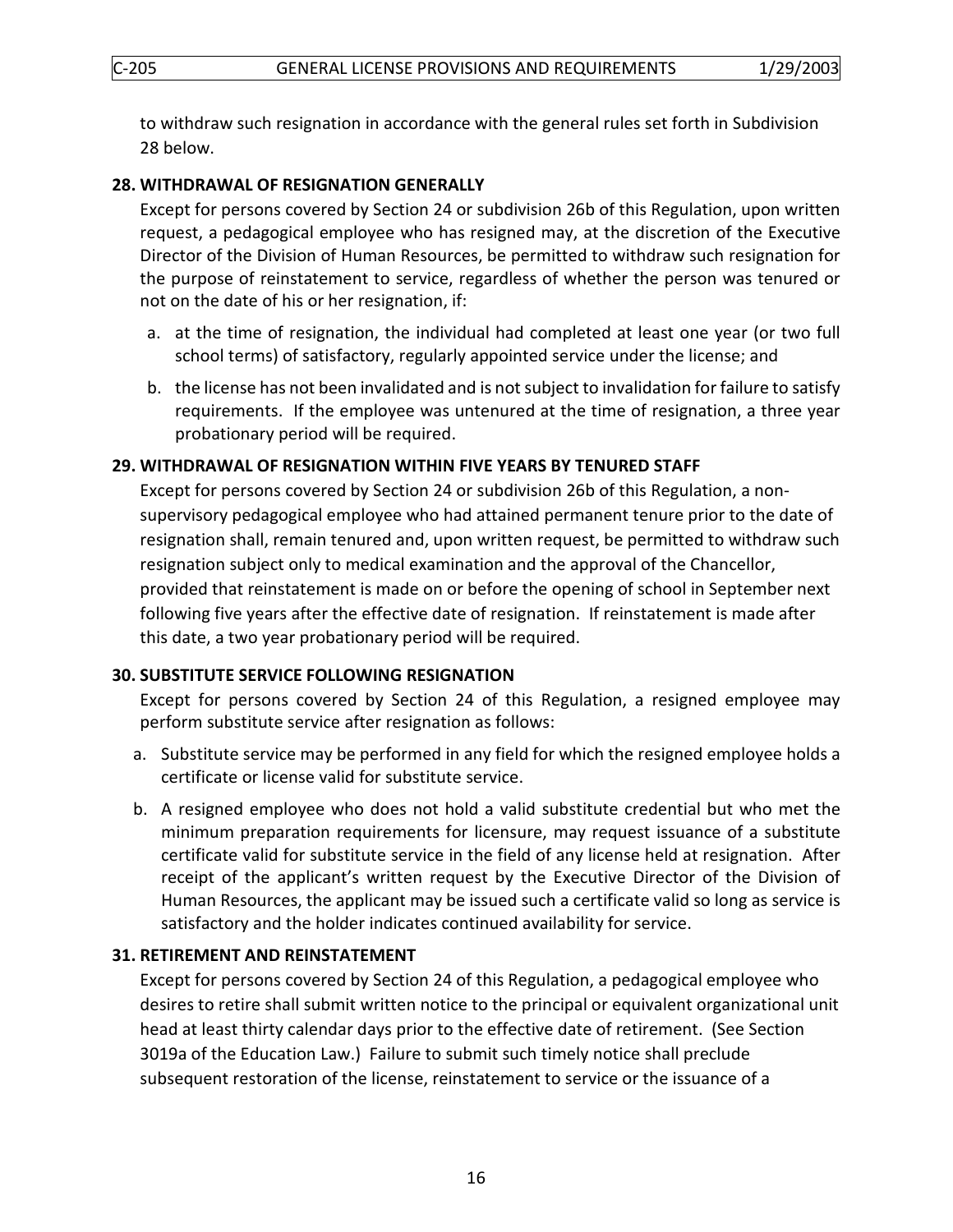certificate valid for substitute service without the specific written authorization of the Executive Director of the Division of Human Resources.

## <span id="page-16-1"></span><span id="page-16-0"></span>**32. SUBSTITUTE SERVICE FOLLOWING RETIREMENT**

Except for persons covered by Section 24 of this Regulation, a retired employee may perform substitute service after resignation as follows:

- a. Substitute service may be performed in any field for which the retired employee holds a valid substitute credential.
- b. A retired employee who does not hold a valid substitute credential but who met the minimum preparation requirements for licensure, will be issued a certificate valid for substitute service in the field of any license held at retirement. After receipt of the applicant's written request by the Executive Director of the Division of Human Resources, the applicant may be issued such a certificate valid so long as service is satisfactory and the holder indicates continued availability for service.

#### **Note:**

Paid employment by the Board of Education is subject to the income limitations imposed upon retirees by Sections 211 or 212 of the New York State Retirement and Social Security Law. Any retiree contemplating employment by a New York City or New York State Agency which may generate substantial income must consult with the retirement system of which the retiree is a member to ensure compliance with the law. Failure to do so may result in interruption or reduction of the retirement allowance which the retiree normally receives

## <span id="page-16-2"></span>**33. REINSTATEMENT TO ACTIVE SERVICE FOLLOWING RETIREMENT**

Except for persons covered by Section 24 of this Regulation, a retired pedagogical employee may, at the discretion of the Executive Director of the Division of Human Resources and after written request, be permitted to terminate retirement if:

- a. at the time of retirement, the individual had completed at least one year (or two full school terms) of satisfactory regularly appointed service in the license under which service is to resume;
- b. the license has not been invalidated and is not subject to invalidation for failure to satisfy academic and professional requirements;
- c. the requirements and procedures specified for such cases by the Retirement System of which the applicant is a member shall have been complied with; and
- d. the retired pedagogical employee who is permitted to terminate retirement and is reinstated to service shall serve a new probationary term for three years.

## <span id="page-16-3"></span>**34. INVOLUNTARY TERMINATION OF DISABILITY RETIREMENT**

The status of a person who has been retired for disability is subject to review from time to time by the retirement system of which the individual is a member. Upon determination by the retirement system that the person is free of disability or, in the case of accidental disability retirement, is no longer disabled as the result of an accidental injury sustained in